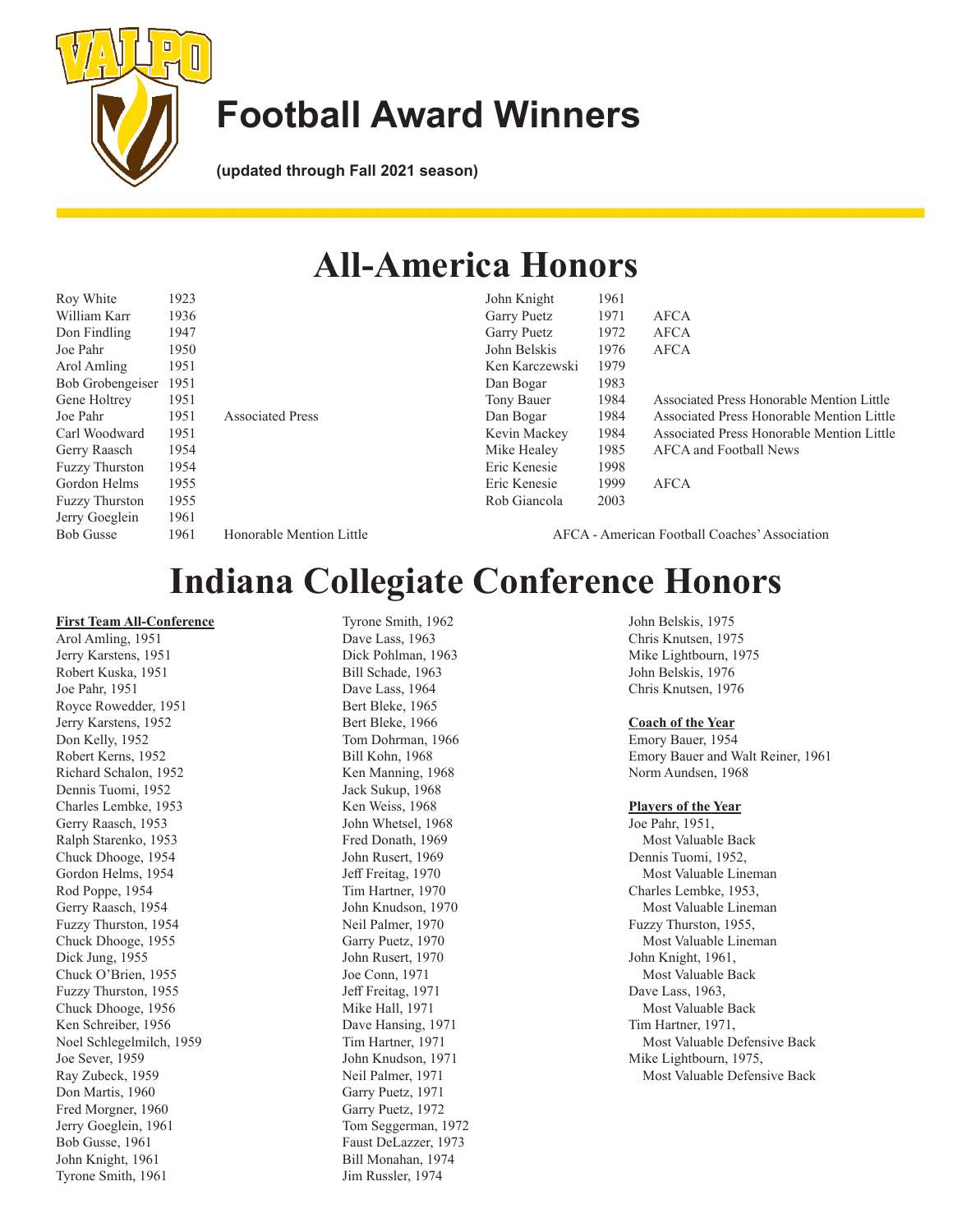

## **Football Award Winners**

**(updated through Fall 2021 season)**

# **Midwest Intercollegiate Football Conference Honors**

**First Team All-Conference** Gil Gutierrez, 1991

# **Heartland Collegiate Conference Honors**

### **First Team All-Conference**

John Belskis, 1977 Michael Dodds, 1977 Frederick Harris, 1977 David Newman, 1977 Rich Anderson, 1978 Mike Dodds, 1978 Jim Prochaska, 1978 Ron Risco, 1978 Scott Swanson, 1978 Cortie Wilson, 1978 Ken Biel, 1979 Jeff Heintzelman, 1979 Ken Karczewski, 1979 Steve Leonhard, 1979 Randy Riese, 1979 Mitch Sivertson, 1979

Warren Frey, 1980 Kyle Lupo, 1980 Randy Riese, 1980 Jimmy Harris, 1982 Dan Bogar, 1983 Tony Bauer, 1984 Dan Bogar, 1984 Mike Healey, 1985 Scott Lange, 1985 Kevin Mackey, 1985 Tony Maselli, 1985 Jim Bettinardi, 1986 Rick Danowsky, 1987 Tyler Mason, 1987 Tim Eloe, 1989

### **Players of the Year**

John Belskis, 1977, Most Valuable Defensive Back Dave Newnam, 1977, Most Valuable Offensive Back Cortie Wilson, 1978, Most Valuable Player Cortie Wilson, 1978, Most Valuable Offensive Back Ken Karczewski, 1979, Most Valuable Offensive Lineman Mike Healey, 1985, Most Valuable Player Mike Healey, 1985, Most Valuable Offensive Back Tyler Mason, 1987, Offensive Lineman of the Year

# **Pioneer Football League Honors**

### **First Team All-Conference**

John Lyon, 1993 Scott Petcu, 1993 Shayne Snider, 1993 Josh Berning, 1994 Doug Holok, 1994 Jeff Seymour, 1994 Evan Fitzgerald, 1995 Scott Hinrichs, 1995 Matt Kulp, 1995 Ozzie Young, 1995 John Harrington, 1996 Ronnie Sazone, 1996 Michael Tolbert, 1996 Ike Anigbo, 1997 Ron Brown, 1998 Ray Cirks, 1998 Ray Hiller, 1998 Eric Rodbro, 1998 Eric Zodrow, 1998 Ric Edgcomb, 1999 Steve Gresh, 1999 Franco Francese, 1999 Brian Vladika, 1999 Ray Hiller, 1999

Eric Kenesie, 1999 Ric Edgcomb, 2000 Jason Lougheed, 2000 Matt Maher, 2000 Jim Schroeder, 2000 John Schulte, 2000 Josh Skidmore, 2000 Adam Wakefield, 2000 Tom Byrne, 2001 Ric Edgcomb, 2001 Terrance Shelton, 2001 Tom Byrne, 2002 Chris Daniels, 2003 Rob Giancola, 2003 Andrew McCawley, 2003 Chris Daniels, 2004 Bill Marshall, 2004 Brad Smeja, 2004 Joe Blahowicz, 2005 Jeff Horton, 2005 Mike Jones, 2005 Andrew McCawley, 2005 Ryan Palonka, 2005 Ryan Kozey, 2007 Ryan Kozey, 2008

Greg Wood, 2010 Greg Wood, 2012 Alex Green, 2015 Drew Snouffer, 2018 Robert Washington, Spring 2021 Jaxon Peifer, Spring 2021 Ben Niesner, Spring 2021 Brian Bartholomew, Spring 2021 Keyon Turner, Spring 2021 Robert Washington, Fall 2021 Ben Niesner, Fall 2021 Brian Bartholomew, Fall 2021

#### **Coach of the Year**

Tom Horne, 1999 Tom Horne, 2003 Dave Cecchini, 2017

**Offensive Player of the Year** Robert Washington, Spring 2021

**Special Teams Player of the Year** Ben Niesner, Spring 2021 (co-)

**Offensive Freshman of the Year** Jake Hutson, 2012